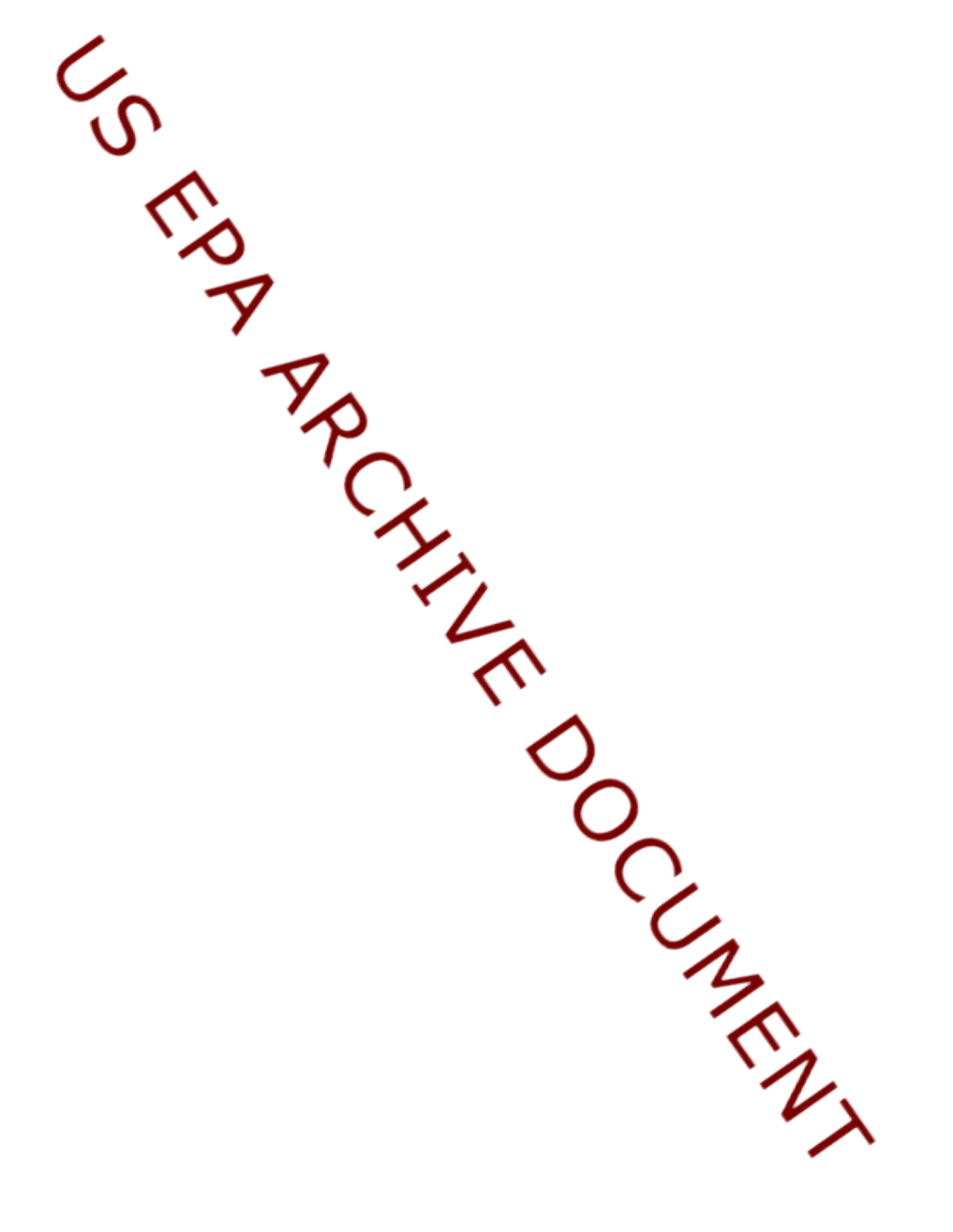# **Technical Factsheet on: 1,1-DICHLOROETHYLENE**

[List of Contaminants](http://www.epa.gov/safewater/hfacts.html) 

 As part of the Drinking Water and Health pages, this fact sheet is part of a larger publication: **National Primary Drinking Water Regulations** 

## **Drinking Water Standards**

 HAL(child): 1 day: 2 mg/L; Longer-term: 1 mg/L MCLG: 0.007 mg/L MCL: 0.007 mg/L

# **Health Effects Summary**

Acute: EPA has found 1,1-dichloroethylene to potentially cause adverse liver effects due to acute exposures at levels above the MCL.

Drinking water levels which are considered "safe" for short-term exposures: For a 10-kg (22 lb.) child consuming 1 liter of water per day: a one-day exposure of 2 mg/L; upto a 7-year exposure to 1 mg/L.

 liver and kidney damage, as well as toxicity to the developing fetus. Chronic: Chronic exposure to 1,1-dichloroethylene at levels above the MCL has the potential to cause

 levels above the MCL. Cancer: There is some evidence that 1,1-dichloroethylene may have the potential to cause cancer at

## **Usage Patterns**

An estimated 90,700 tons/yr of the monomer were produced in the USA during the early 1980s. Virtually all of the 1,1-dichloroethylene produced is used in the production of copolymers with vinyl chloride or acrylonitrile. A small percentage (4%) of 1,1-dichloroethylene is used as chemical intermediates. These products are then used in adhesives, synthetic fibers, refrigerants, food packaging and coating resins such as the saran types.

## **Release Patterns**

1,1-Dichloroethylene may be released into the environment as emissions or in wastewater during its production and use in the manufacture of plastic wrap, adhesives, and synthetic fiber.

1,1-Dichloroethylene is formed by a minor pathway during the anaerobic biodegradation of trichloroethylene and also by the hydrolysis of 1,1,1-trichloroethane. Therefore there is a potential for it to form in groundwater that has been contaminated by chlorinated solvents.

 1,1-Dichloroethylene is also produced by the thermal decomposition of 1,1,1-trichloroethane, a reaction there is a potential for 1,1-dichloroethylene to be formed in these shops as well as in other industrial environments where 1,1,1-trichloroethane is used near sources of heat. that is catalyzed by copper. 1,1,1-Trichloroethane is used as a degreasing agent in welding shops so

environments where 1,1,1-trichloroethane is used near sources of heat.<br>From 1987 to 1993, according to the Toxics Release Inventory, releases to water totalled over 10,000 lbs. Releases to land totalled about 1,500 lbs. These releases were primarily from facilities classified as producing alkalies/chlorine and plastics materials/resins. The largest releases occurred in Kentucky.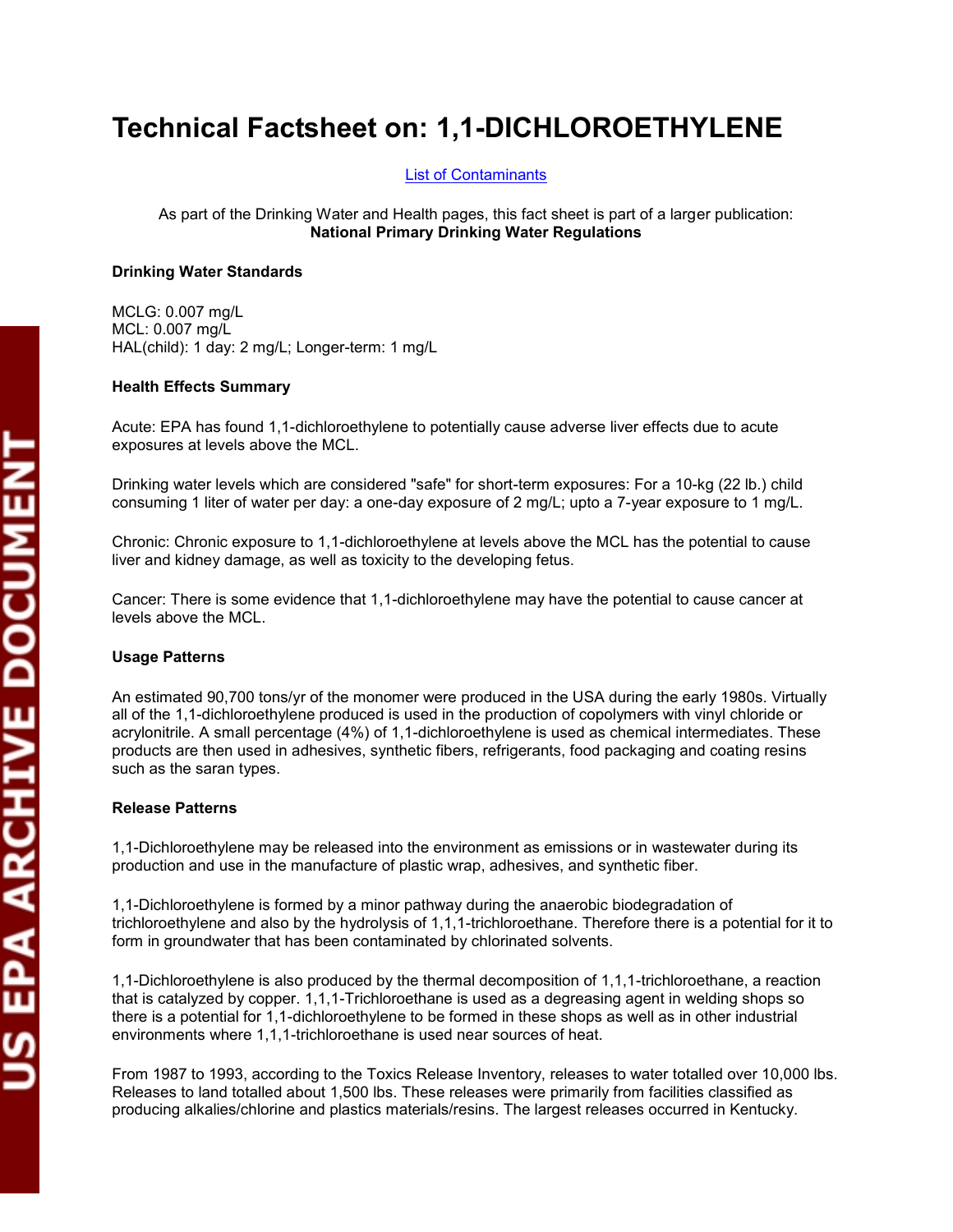## **Environmental Fate**

 Releases to water will primarily be lost to the atmosphere through evaporation. The mass transfer measured to be 0.62. Using data for the oxygen re-aeration rate of typical bodies of water, one can and lake, respectively. In water, the photooxidation of 1,1-dichloroethylene is insignificant. A hydrolysis and 8.5. This value differs markedly from the estimated hydrolytic half-life of 2 yr at pH 7. coefficient between water and the atmosphere of 1,1-dichloroethylene relative to oxygen has been calculate the half-life for evaporation of 1,1-dichloroethylene to be 5.9, 1.2 and 4.7 days from a pond, river half-life of 6-9 months has been observed with no significant difference in hydrolysis rate between pH 4.5

 If spilled on land, part of the 1,1-dichloroethylene will evaporate and part will leach into the groundwater from a regression equation based on its octanol/water partition coefficient (log Kow= 1.48). where its fate is unknown, but degradation is expected to be slow based upon microcosm studies. No experimental data is available on the adsorption of 1,1-dichloroethylene. A low Koc of 150 are calculated

clean air or under 2 hours in polluted air. Once in the atmosphere it will degrade rapidly by photooxidation with a half-life of 11 hours in relatively

 lost in 7 days when incubated with a wastewater inoculum; however, a sizeable fraction of the loss was due to volatilization. 97% of 1,1-dichloroethylene was reported to be removed in a municipal wastewater Few studies on the biodegradation of vinylidene could be found In one study, 45-78% of the chemical was plant but again the fraction lost by evaporation is unknown.

Under anaerobic conditions in microcosms designed to simulate the anaerobic conditions in groundwater and landfills, 1,1-dichloroethylene undergoes reductive dechlorination to vinyl chloride. In the microcosms designed to simulate a groundwater environment, 50% of the 1,1-dichloroethylene disappeared in 5-6 mo.

Under the simulated landfill conditions, degradation occurred in 1-3 weeks. In another anaerobic biodegradation study that used materials from an aquifer that receive municipal landfill leachate and is known to support methanogenesis, the 1,1-dichloroethylene disappeared in 40 weeks. However, no significant degradation occurred for 16 weeks. 1,1-Dichloroethylene was formed as a degradation product.

 invertebrates. Based on its low octanol/water partition coefficient (log Kow= 1.48) one would not expect No experimental data could be found on the bioconcentration of 1,1-dichloroethylene in fish or aquatic any significant bioconcentration.

The general population may be exposed to low levels of 1,1-dichloroethylene in ambient air, indoor air, contaminated drinking water, and food which has come in contact with plastic wrap which contains residual monomer.

#### **Chemical/Physical Properties**

CAS Number: 75-35-4

Color/ Form/Odor: Colorless liquid with a mild, sweet, chloroform-like odor<br>M.P.: -122.5 C B.P.: 31.7 C<br>Vapor Pressure: 591 mm Hg at 25 C; highly volatile

M.P.: -122.5 C B.P.: 31.7 C

Vapor Pressure: 591 mm Hg at 25 C; highly volatile

Octanol/Water Partition (Kow): Estimated log Kow= 1.32